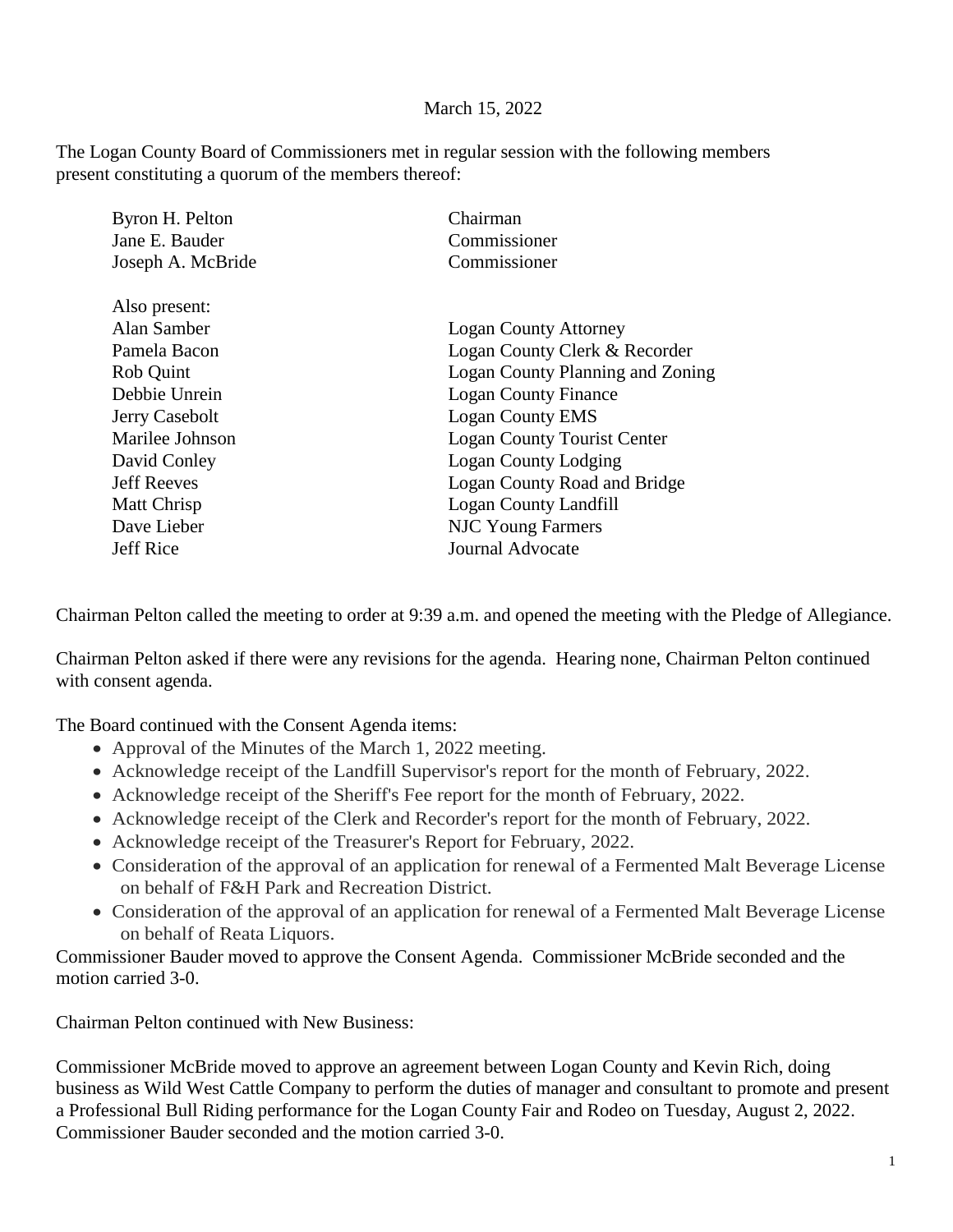Commissioner Bauder moved to approve the Contract between Logan County Board of County Commissioners and Better Electric, Inc for general maintenance of generators at television translator towers. Commissioner McBride seconded and the motion carried 3-0.

Commissioner McBride moved to lay on the table Resolution 2022-16 approving the Subdivision Exemption for Kyle McConnell for a parcel of land in the Northwest Quarter of Section 17, Township 7 North, Range 48 West of the Sixth Principal Meridian, Logan County, Colorado. Commissioner Bauder seconded and the motion carried 3-0.

Commissioner Bauder moved to approve Resolution 2022-17 approving the Subdivision Exemption for Thomas C. Boerner, Martha Boerner, Loren Boerner, and Kristi L. Boerner for a parcel of land in the Southeast Quarter of Section 2, Township 7 North, Range 49 West of the Sixth Principal Meridian, Logan County, Colorado. Commissioner McBride seconded and the motion carried 3-0.

Commissioner McBride moved to approve an agreement between Logan County and Xcel Energy and issuance of Right of Way Permit Number 2022-3 for the use of the County Right of Way for installation of new Residential Electrical Distribution. Commissioner Bauder seconded and the motion carried 3-0.

Commissioner Bauder moved to approve an agreement between Logan County and Xcel Energy and issuance of Right of Way Permit Number 2022-4 for the use of the County Right of Way for installation of new Residential Electrical Distribution. Commissioner McBride seconded and the motion carried 3-0.

Commissioner McBride moved to approve an agreement between Logan County and Public Service Co./Site Wise and issuance of Right of Way Permit Number 2022-5 for the use of the County Right of Way for installation of New Gas Service. Commissioner Bauder seconded and the motion carried 3-0.

Consideration of the approval of the following Logan County Tax Board Projects:

- High Plains Outdoor, Truck and Tractor Pull in the amount of \$1,500.00
- International Feedlot Finals in the amount of \$5,500.00
- Explore Northeast Colorado in the amount of \$1,075.00
- Tourist Center Visitor Guide Brochures in the amount of \$3,209.00

Commissioner Bauder moved to approve the Logan County Tax Board Project High Plains Outdoor, Truck and Tractor Pull in the amount of \$1,500.00. Commissioner McBride seconded and the motion carried 3-0.

Commissioner McBride moved to approve the Logan County Tax Board Project International Feedlot Finals in the amount of \$5,500.00. Commissioner Bauder seconded and the motion carried 3-0.

Commissioner Bauder moved to approve the Logan County Tax Board Project Explore Northeast Colorado in the amount of \$1,075.00. Commissioner McBride seconded and the motion carried 3-0.

Commissioner McBride moved to approve the Logan County Tax Board Project Tourist Center Visitor Guide Brochures in the amount of \$3,209.00. Commissioner Bauder seconded and the motion carried 3-0.